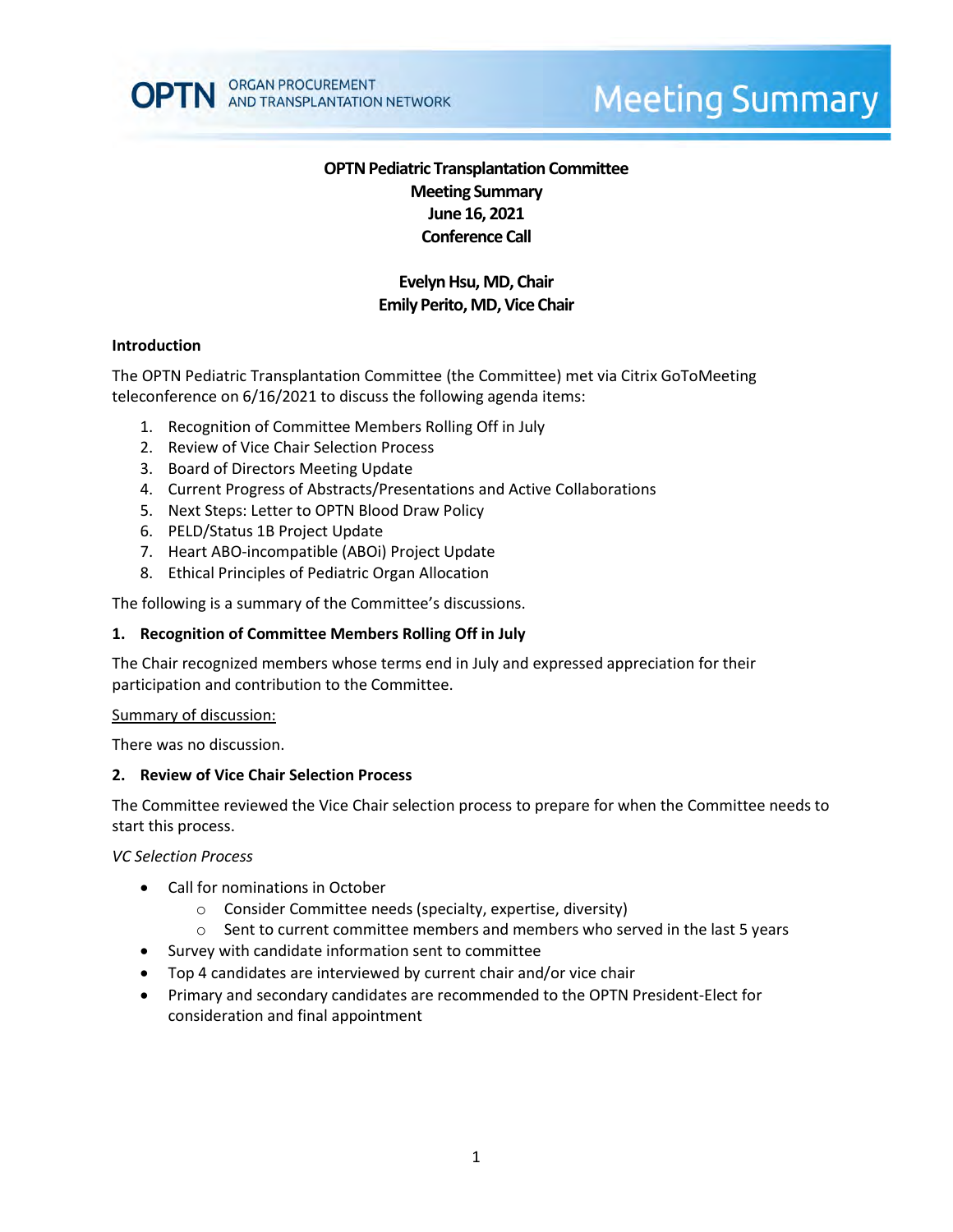# Summary of discussion:

The Chair inquired if the 5 year interval was chosen for a reason as opposed to anything longer. Staff explained that someone who had served on the Committee in the last 5 years would still be familiar with the projects that are being worked on and mentioned that would be important when transitioning into the role of vice chair.

#### **3. Board of Directors Meeting Update**

The Committee reviewed that the OPTN Board of Directors approved all of the following projects:

- 2021-2024 Strategic Plan
- Updating National Liver Review Board Guidance & Policy Clarification
- Calculate Median MELD at Transplant (MMaT) around the Donor Hospital & Update Sorting within Liver Allocation
- Clarify Multi-Organ Transplant Allocation
- Revise General Consideration in Assessment for Transplant Candidacy White Paper
- Refusal Codes
- Deceased Donor Registration (DDR) Updates

#### Summary of discussion:

A member stated that, from a pediatric standpoint, these projects being approved were good for the Committee; however, this policy cycle was weak in terms of the quantity of policies that affected pediatrics. The member emphasized that multi-organ transplant is where the Committee should stay focused.

The Chair mentioned that there's an emphasis on efficiency of work, but it's important to maintain the goal of trying to do the right thing for every patient. For example, multi-organ transplant allocation may cause organ procurement organizations (OPOs) to place as many organs as possible, but that may get in the way of pediatric priority or disadvantage those candidates waiting for a single organ.

A member noted that there's a theme of not waiting for continuous distribution to make changes – it's better to get it into the policy process now than wait for continuous distribution.

#### **4. Current Progress of Abstracts/Presentations and Active Collaborations**

The Committee reviewed the progress of the following abstracts and presentations that members are collaborating on:

- Effect of Multi-Organ Allocation Priority on Pediatric Kidney Candidates (Pediatric Academic Societies)
	- o Presentation was viewed on 5/2/2021
- Pediatric National Liver Review Board: What Happens to Waitlist Registrations With Denied Exception Forms (American Transplant Congress)
	- $\circ$  Presentation was recorded and will be a rapid fire oral presentation on 6/7/2021
- Four Years of KAS: A Pediatric Specific Report (American Transplant Congress)
	- o Presented in 2020

The Committee also reviewed the workgroups that Committee members are participating in.

#### Summary of discussion:

The Chair inquired if staff could explain the OPTN resources available and what the priorities are for disseminating research that has been done within committee work. Staff stated that members can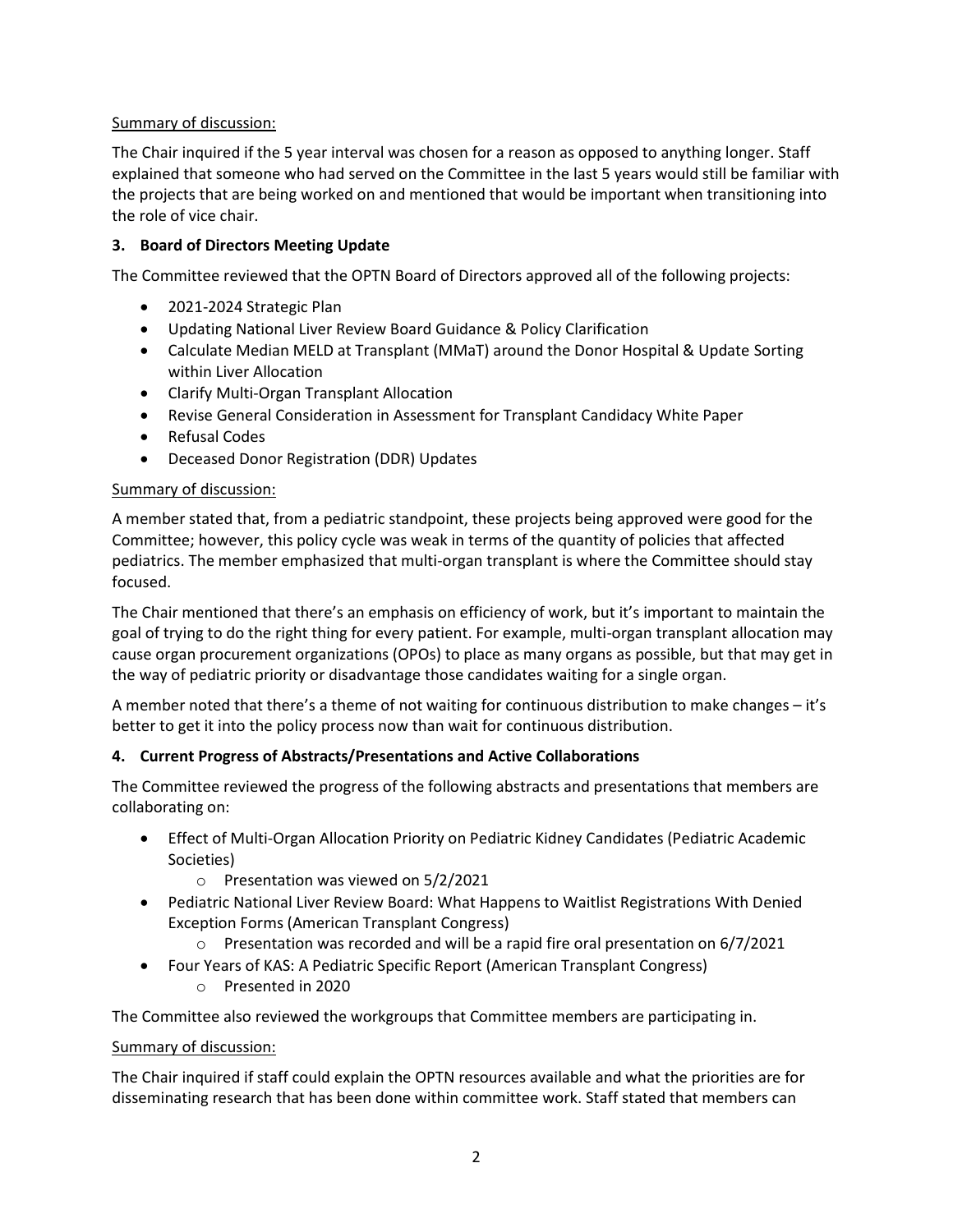always bring forward projects that the Committee would like to create manuscripts on, but the resources and priorities need to be double checked with UNOS leadership in the Research department.

The Chair inquired if there's an interest in disseminating this information or should this be something that is included in committee minutes, since it's hard to get this information published if there aren't resources available. Staff explained that there is interest in getting these manuscripts published.

# **5. Next Steps: Letter to OPTN Blood Draw Policy**

The Committee received the following update on the PHS Blood Draw Policy Workgroup:

- Workgroup to review relevant literature and current data
	- o Potential solutions may include education, guidance, and policy
- First meeting will be on 6/22

# Summary of discussion:

The Chair expressed concern about the formalized approach for this workgroup and mentioned that there just needs to be data that shows there's very few infections in small children and that the blood volume is too much.

The Vice Chair agreed and mentioned that data was shared showing 1 infection in thousands of transplants, and the infection was a living donor.

The Chair mentioned they are happy to represent the Committee on that call and advocate for a more efficient process to solve this problem.

A member stated they started pulling together some data for the workgroup call and mentioned that, if this policy is applied to adults, then the workgroup could delineate the cutoff when not to apply this policy for small children.

# **6. PELD/Status 1B Project Update**

The Committee received an update on the PELD/Status 1B Workgroup. The PELD/Status 1B Workgroup received the results of the statistical modeling request for adolescents from Scientific Registry of Transplant Recipients (SRTR) and will have the following Status 1B discussions:

- Sorting in Status 1B
- Specific subpopulations to consider
	- o Metabolic disease
	- o Tumor
	- o Chronic liver disease
- MELD/PELD 25 threshold for chronic liver disease

# Summary of discussion:

The Chair inquired when the workgroup will be recommending changes to the OPTN Liver and Intestine Committee. Staff explained that the goal is to going to public comment in January 2022, so these changes will need to be finalized and voted on by the OPTN Liver and Intestine Committee in November 2021.

# **7. Heart ABO-incompatible (ABOi) Project Update**

The Committee was updated that the Pediatric Heart ABOi Workgroup had their first meeting on 6/11 and discussed some potential choices and barriers. The following were considerations discussed during the first workgroup meeting: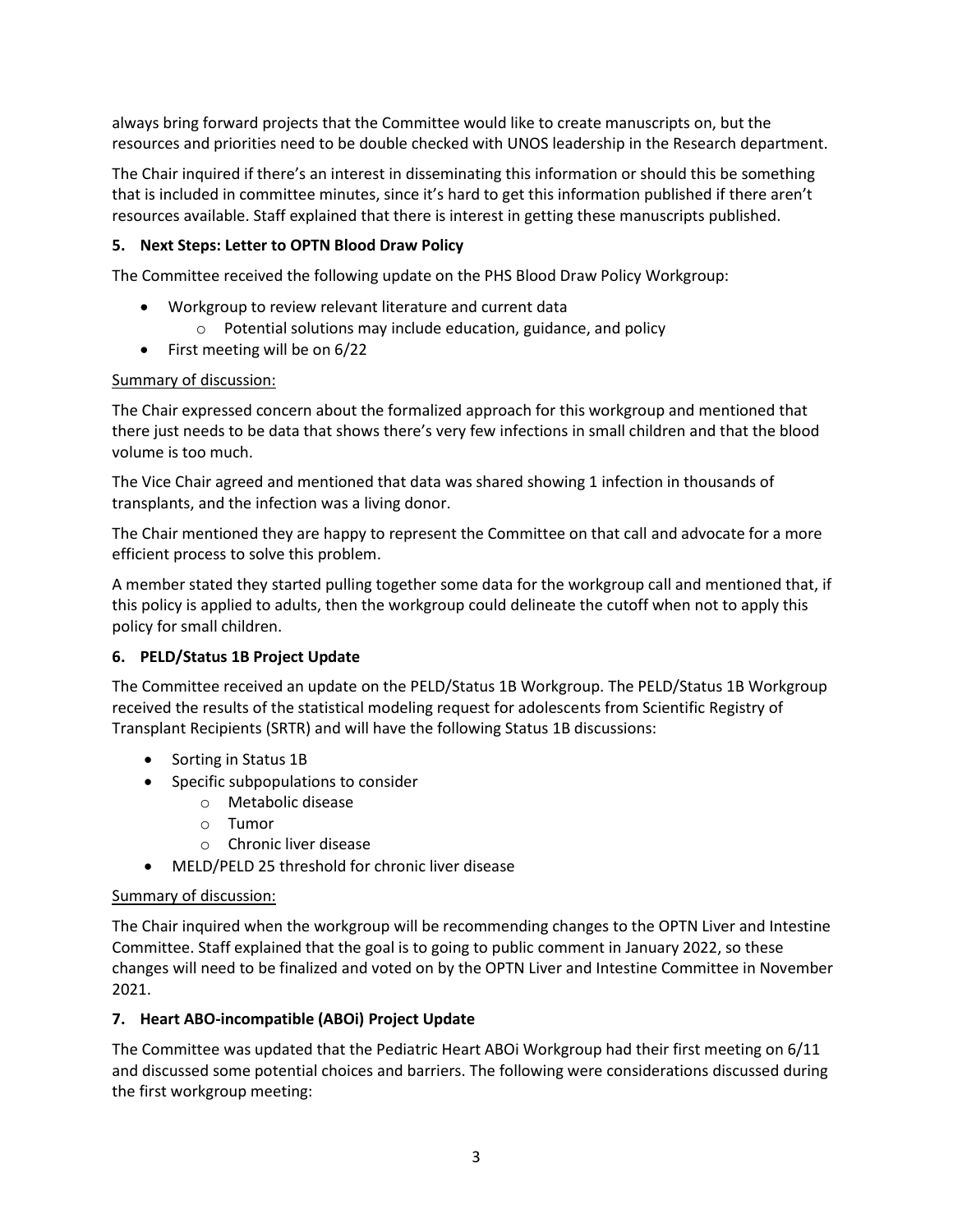- Making titer threshold in policy instead of age ABOi patients with low titer are equivalent to ABO-compatible non-identical patients
- ABOi re-transplantation
- Questions for next meeting
	- o What would the titer cut-off be?
	- $\circ$  Would we place high titer candidates in the secondary blood group designation or at end of match run?
	- $\circ$  Whether or not to have an age cut-off U.S. research studies on have data on patients under age 2?

#### Summary of discussion:

The Vice Chair inquired if the workgroup is anticipating recommending concrete thresholds that apply to everyone for what offers they receive or put something into place that gives centers an option to opt-in or opt-out of getting ABOi hearts for a patient. A member stated that they think it should be along those lines – at each candidate registration there should be the opportunity to declare whether the candidate would accept an ABOi offer, but behind the scenes there also needs to be a titer that defines a low-risk, incompatible situation.

The member emphasized that if a program chooses to opt-in for the higher risk, higher titer ABOi transplant, then that candidate shouldn't disadvantage conventional candidates at an equivalent level of waiting time or urgency status.

The Vice Chair stated that the workgroup should keep in mind that the change in policy isn't allocating the heart to the candidate, it's just opening the offer to these candidates if they want to accept an ABOi heart.

# **8. Ethical Principles of Pediatric Organ Allocation**

The Committee discussed the ethical principles of pediatric prioritization and proposed the following questions to lead discussion:

- How are the principles currently applied in organ-specific pediatric priority?
- Can we identify ways in which priority is not ideal for specific organs?

It was emphasized that identifying these gaps is important, especially as organ-specific committees begin working on continuous distribution.

# Summary of discussion:

A member stated that distributing the ethics white paper would be very helpful and inquired if it is possible to write an editorial that highlights where the Committee stands at the moment, regarding how well the policies match up with the ethical principles in the white paper. The Chair stated that it's been hard to independently write an editorial and suggested it may be easier if members of the Committee from each organ field can identify where the gaps are, such as split liver transplant in liver. The Chair suggested looking at the Kidney Allocation System (KAS) and multi-organ policy to identify whether pediatric candidates are being appropriately prioritized and how prioritization can be done better.

A member inquired if the white paper expresses that children should be prioritized. The Chair stated that the white paper does suggest children should be prioritized and it also lays out ethical principles that support this idea; however, it doesn't say how children should be prioritized.

A member mentioned that their biggest concern is kidney and pancreas allocation because pancreas and kidneys are seen as life-enhancing organs unlike hearts and livers, which are considered life-saving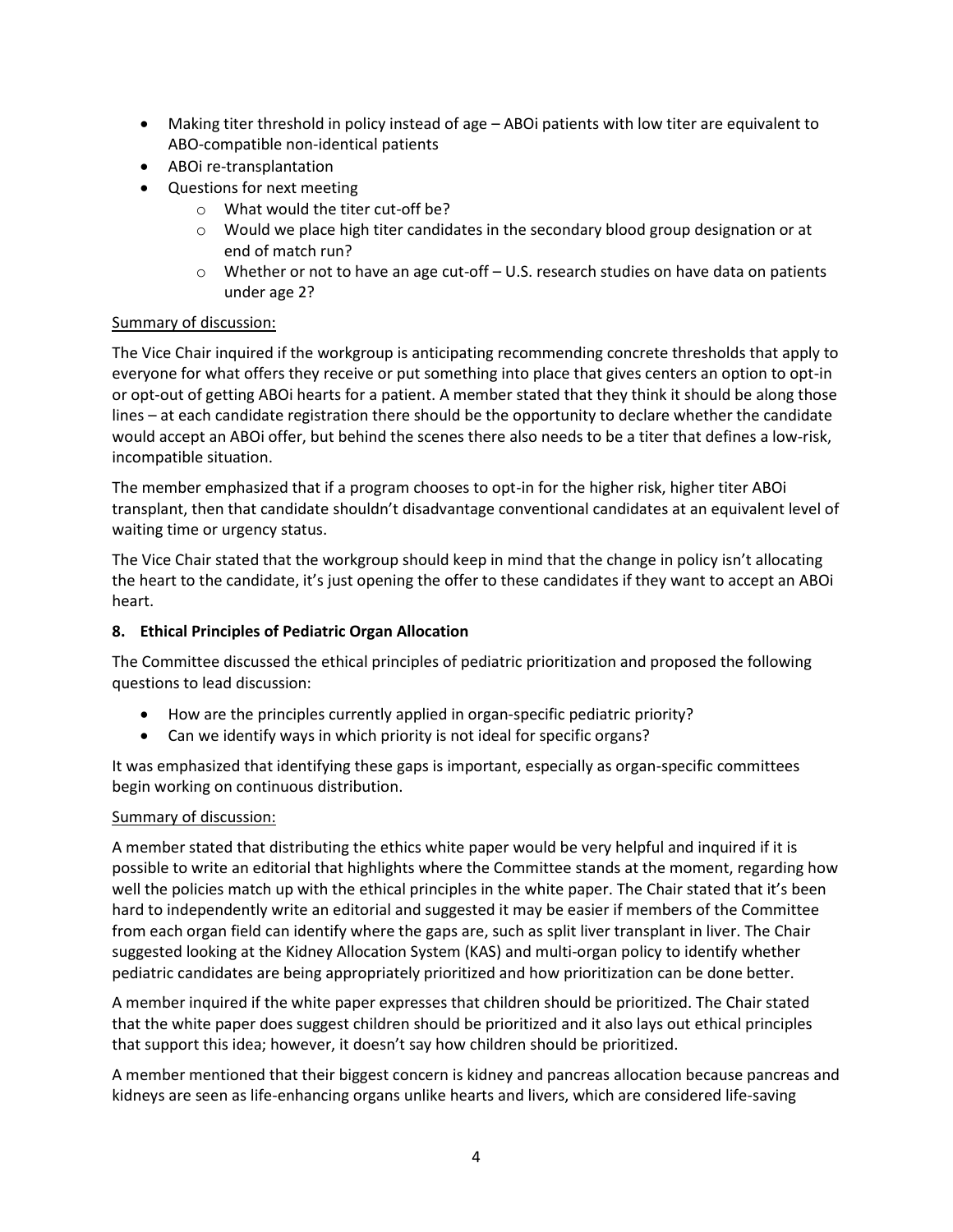organs. The member doesn't believe pancreas allocation, relative to pediatric transplantation, is currently embodying these principles.

The Chair suggested doing pre-work for specific organs before the Committee meets in person and write up that work after the discussion. Members agreed that that would be a good way to start. The Chair stated the Committee should identify members who can review this data, determine where the gaps are in pediatric prioritization for specific organs, and suggest potential paths forward.

The Chair inquired, for thoracic organs, if there's any primary gaps for priority for children or if pediatric status is less relevant than the size of the heart. A member mentioned that the current adult allocation scheme is reasonably favorable to pediatrics and it was just revised with the status change in adult heart allocation in 2018. The member noted that pediatric patients who are listed at the highest pediatric urgency status are actually in pretty good standing for receiving organs from adult donors, as long as there's no other candidate who can take that organ due to size.

A member mentioned that there are some gaps in kidney allocation, similar to the issues with liver, due to the scoring systems not being as applicable to the pediatric population as they are to the adult population (i.e., Kidney Donor Profile Index). The member stated that this would be a worthwhile project and suggests that the Committee pursues it.

A member agreed with the idea and emphasized that it is critical for this Committee to really know what the key issues for children in all organ allocation systems. The member pointed out that the Committee should know what organ allocation systems are doing well and which allocation systems can work on pediatric prioritization.

#### **Upcoming Meetings**

July 21, 2021 (Teleconference)